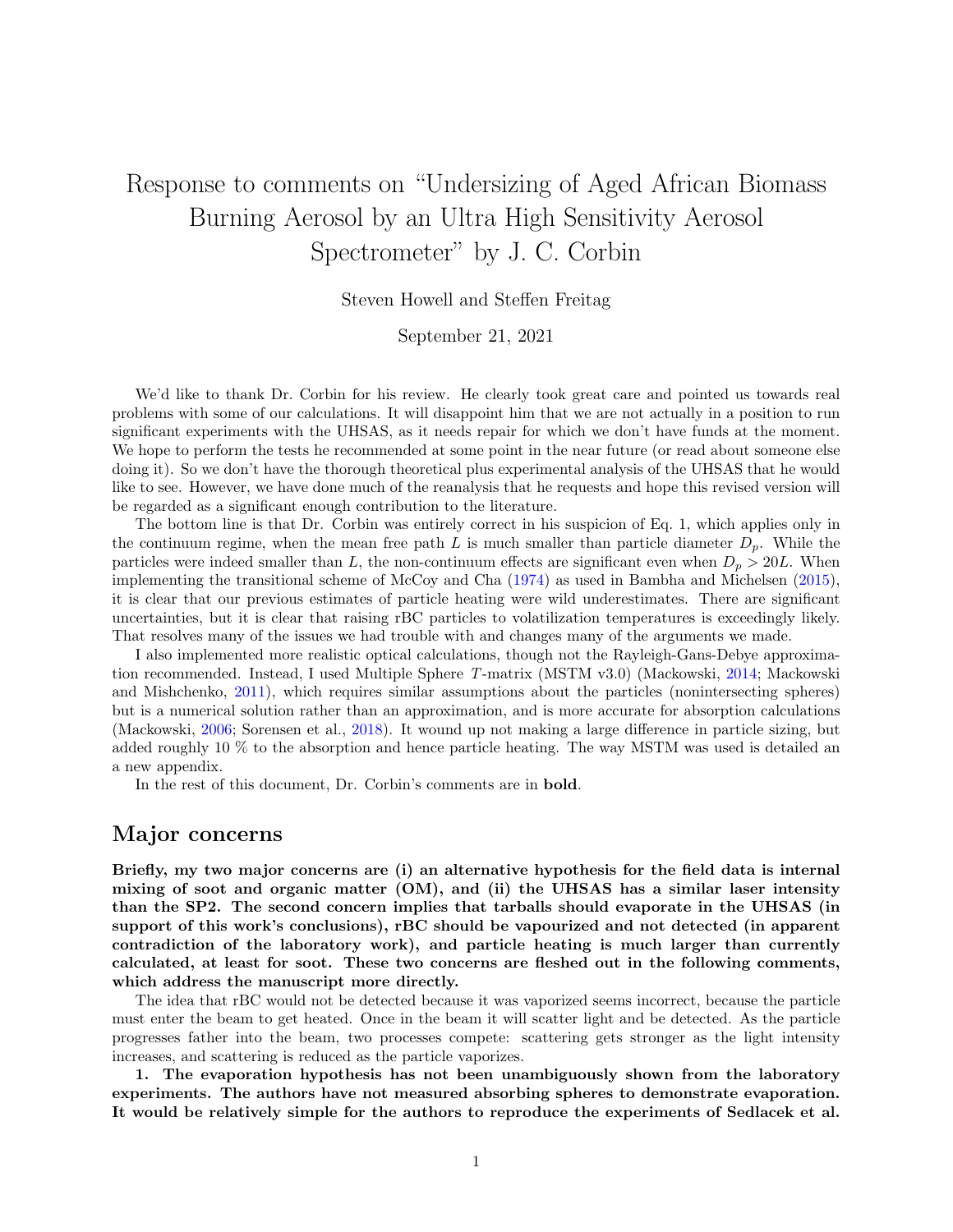(2018), using nigrosin. This would let the authors clearly demonstrate what the hypothesized evaporation effects would look like in the UHSAS. Ideally, different laser powers would be used (by varying the pump laser power). Because evaporation in the UHSAS is a strong claim, it should be supported by this direct demonstration.

As mentioned above, we are not able to do that experiment at the moment. It would be a really good idea. However, in light of the new calculations of particle heating, there is very little reason to doubt that evaporation would occur.

2. The laboratory experiments have not shown the response of the UHSAS to realistic soot with a DLCA morphology. This morphology plays a major role in the light scattering properties of atmospheric black carbon (Sorensen et al., 2018). Light scattering by fractal soot aggregates is significantly lower than that of equivalent spheres due to its morphology alone (Mishchenko, 2009's Figure 12). Atmospheric black carbon either has DLCA morphology or is compacted from DLCA by coatings. The fullerene soot sample may at best represent compacted DLCA soot, which is adequate but could be much improved by a simple experiment with a kerosene flame or similar.

We do actually have some lab data of particles generated by a kerosene lamp (Fig. [1\)](#page-2-0), but omitted it from the paper because

- 1. freshly generated kerosene soot was not representative of the types of aerosols seen in ORACLES;
- 2. we do not know how much rBC was present in the soot, nor how much organic carbon;
- 3. we do not know the characteristics of the soot, which was from a hurricane lamp rather than a welldesigned soot aerosol generator so spherule diameter and fractal dimension are unknown; and
- 4. as a consequence, we did not do the DMA→UHSAS tests.

With such poorly known aerosol, the results are hard to interpret, but it is clear that the UHSAS saw a similar overall concentration, so particles were not vaporizing fast enough to shrink below the detection limit. The largest particles were clearly undersized by the UHSAS, and the peak was undersized by about 10 %, representing 50 % less scattering than a PSL sphere with equivalent mobility diameter. That's actually much less undersized than the fullerene soot and Aquadag. The obvious interpretations are that either the kerosene flame actually produced little soot compared to organic matter or that the DLCA soot produced by the lamp scattered less, as you predicted, but did not heat up enough to vaporize, while the more compact Aquadag and fullerene particles absorbed much more light and vaporized. Denser, more compact particles both absorb more heat and diffuse it away less efficiently.

In addition, as you'll see in the new appendix, better scattering calculations do show that total scattering for compact aggregated absorbing spherules is significantly less than Mie calculations suggest. However, the side scatter seen by the UHSAS is actually enhanced. It doesn't cause a large sizing error because of the 6th power dependence of scattering on diameter. Absorption is also enhanced, which is directly related to particle heating.

3. The calibration experiments are also missing a non-absorbing, non-spherical case, which would help to explain whether absorption is really important here, or just morphology. Silica or titania aggregates could be used (Schmoll et al., 2009) and would ideally be generated as DLCA aggregates (Eggersdorfer and Pratsinis, 2013) for comparison with soot. The authors may avoid this suggestion by including both soot and absorbing spheres, however. 4. In the scattering calculations corresponding to the calibrations, the authors should follow the literature to use the relatively simple RDGFA approach (Sorensen et al., 2018) rather than an effective medium approach in approximating soot properties. The combustion literature has long used the RDGFA approach to obtain reasonable results for soot and to show that soot scatters very little light at similar wavelengths (Liu et al., 2019). With the addition of an absorbing spherical particle type, a DLCA soot sample, and optionally a non-absorbing DLCA aggregate, the authors' work would represent a comprehensive study of the UHSAS response. So, these first 4 comments would not only close an important gap in the reasoning here but provide valuable reference data for others.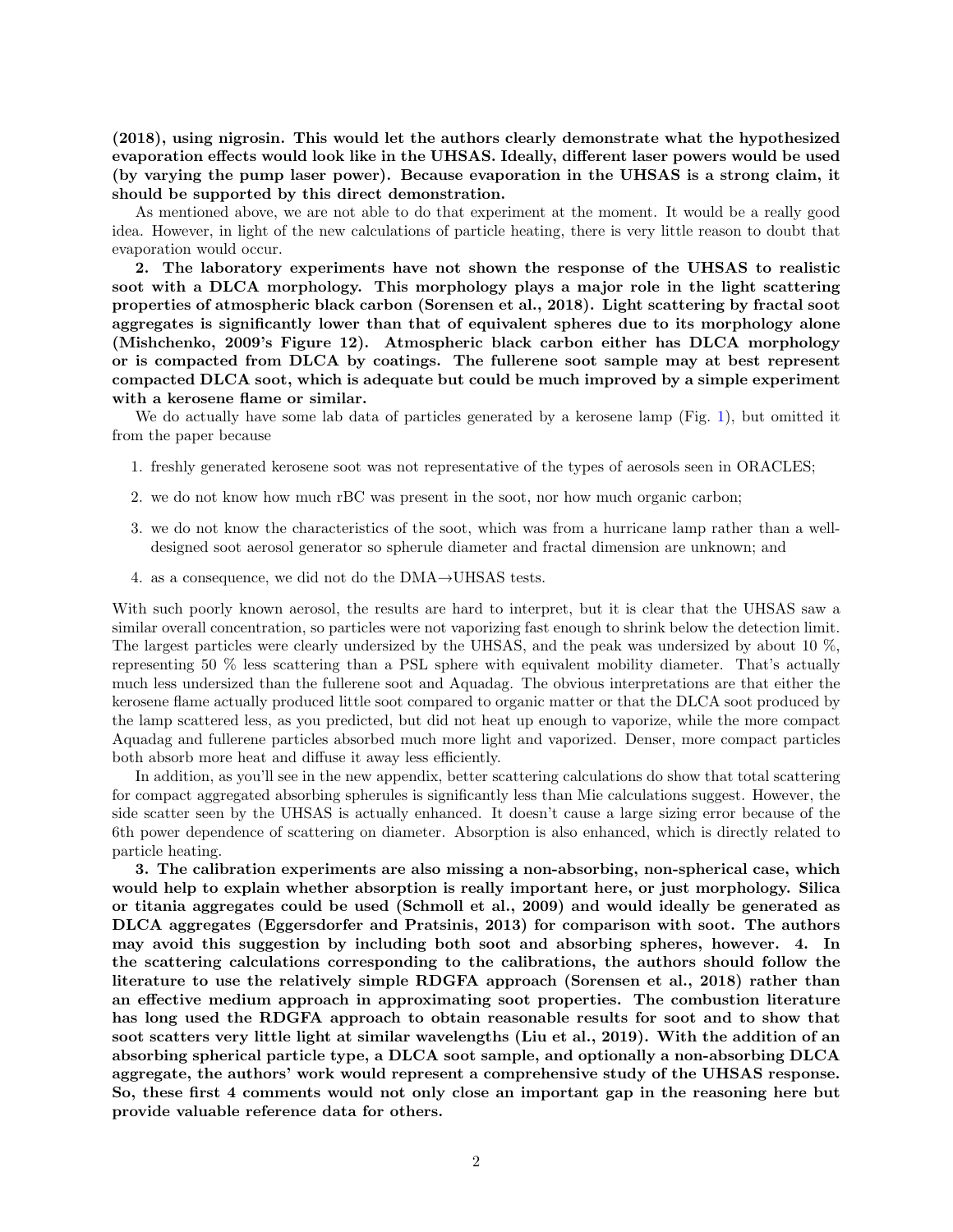

<span id="page-2-0"></span>Figure 1: Smoke from a kerosene lamp sampled simultaneously by the LDMA and the UHSAS. This is a 6 minute average. Yes, those are stitching errors at 0.13 and 0.24 µm.

Interesting ideas. As mentioned earlier, we have implemented better scattering calculations, but aren't in a position to run the recommended tests.

We do not have electron micrographs to verify this, but neither the fullerene soot nor the Aquadag used as surrogates for rBC are likely to resemble DLCA aggregates. They are generated in aqueous solution and then the water is evaporated in dried air then any organic materials are either evaporated or charred in the tube furnace. This treatment sort of resembles the processed rBC tested by Bambha and Michelsen [\(2015\)](#page-7-0) that collapsed their DLCA particles into much more compact shapes.

5. I have requested a direct demonstration of the evaporation hypothesis because I can propose an alternative hypothesis which the authors have not discussed: internal mixing of soot with non-absorbing or slightly absorbing material. Internal mixing is almost inevitable for plumes as old as those studied here (2 days to 2 weeks, Line 309). The authors' laboratory data shows that black-carbon surrogates scatter much less than predicted by equivalent spheres (as expected and noted in the previous comment).

It appears we were not sufficiently clear here, as we certainly never even considered the possibility that particles we sampled in ORACLES were not internally mixed. Indeed, the SP2 data showed thick coatings were the norm. Fig. 11 in the paper showed that the fraction of rBC-containing particles roughly agreed with the fraction of anomalous particles, an indication (though not proof) that the anomalous particles were the ones containing rBC. The main source of our confusion was precisely that they ought to be a mixture that behaved differently than the nearly pure rBC particles tested in the lab.

You do bring to mind a possibility that we did not consider–that the non-anomalous particles also contained rBC, but in quantities too small for the SP2 to detect. Those could heat the particles enough to vaporize relatively volatile materials. We've added that possibility to the discussion.

It can be expected that coated black carbon would behave somewhere in between soot and non-absorbing spheres, as suggested by previous work (Mikhailov et al., 2006). This does not univocally imply a continuous range of UHSAS signals in Figure 7, because particle breakup due to laser heating (Moteki and Kondo, 2007) could cause two UHSAS modes: either coatings evaporate and give a smaller signal, or they fragment and give a larger signal.

In general, fragmentation would not increase scattering signal. If a single particle breaks into 8, for example, then the resulting particles will have half the diameter, but each will scatter  $(1/2)^6 = 1/64$  as much, so total scattering drops by a factor of 8. (This is assuming particles smaller than  $0.3 \,\mu$ m, so essentially within the Rayleigh scattering regime, and that all particles are in the beam simultaneously.) If they are absorbing particles, they would heat less in the beam so would not evaporate as quickly, but that seems unlikely to overwhelm the inverse relationship between number and scattering.

The Moteki and Kondo [\(2007\)](#page-8-5) case posits a mixed rBC and non-absorbing OM particle where the two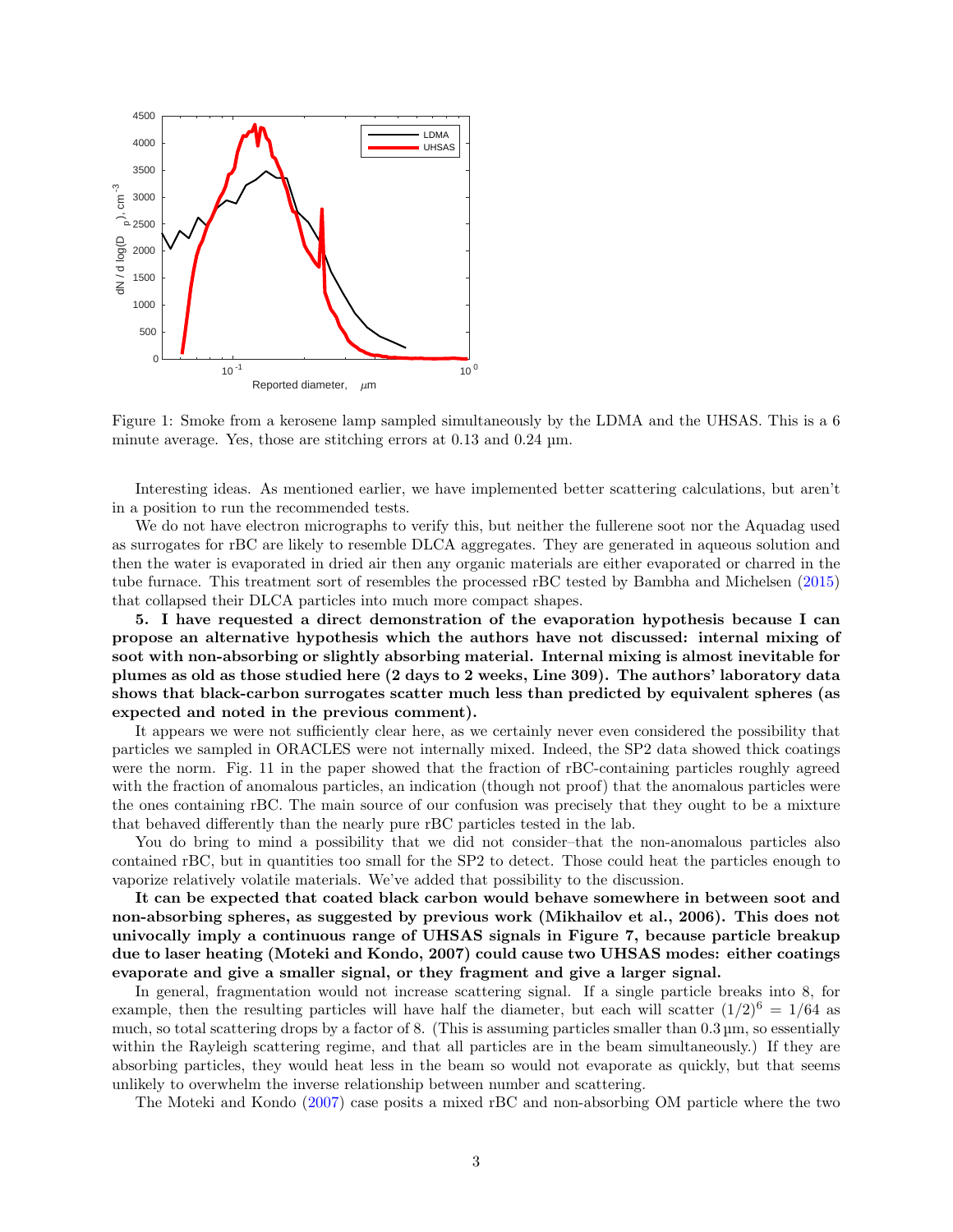parts split apart, so the non-absorbing part ceases to shrink and continues to scatter as it passes through the beam. If this happened in the UHSAS, the particle would still be undersized relative to the original particle diameter, but by much less than if the OM evaporated. It is certainly possible that this occurred during the inflight DMA→UHSAS tests, but if that was the typical cause of the undersizing of the  $z = 1$  and  $z = 2$ particles, we would have expected the SP2 to find a much higher fraction of particles containing rBC.

The field data (authors' Figure 7) can therefore be explained simply as a mixture of soot, organic matter  $(OM)$ , and soot+OM particles:

(a) The soot particles are the anomalous low scatterers with Dmob>100nm, as expected for DLCA aggregates.

Possible, but the SP2 data indicates that most rBC had a thick coating. There does not appear to be a large population of uncoated rBC. It is also unlikely that our very aged soot particles still resemble DLCA aggregates. Electron micrographs in Miller et al. [\(2021\)](#page-8-6) show much more compact shapes, appearing much more comparable to the processed rBC tested by Bambha and Michelsen [\(2015\)](#page-7-0) with fractal dimension 2.3–2.4 rather than the 1.78 for DLCA aggregates in Sorensen [\(2011\)](#page-8-7).

(b) The OM particles are the smallest particles (circles and squares with Dmob<100nm). Sure.

(c) The soot+OM particles are the larger particles (circles and squares with Dmob>100nm).

But those particles are the most common, and the SP2 indicates that rBC-containing particles are generally only 5 to 18 % of the population. So this can only be the case if the rBC components are too small for the SP2 to detect.

(d) The ratio of Dopt/Dmob (y axis of Figure 7) may decrease with increasing Dmob because larger soot particles have larger shape factors (Sorensen,2011), or because larger soot particles have larger internal coupling parameters (Sorensen et al., 2018), or both. I made a rough calculation of the latter effect and it appears to be smaller than the former.

A second internal-mixing hypothesis replaces soot with tarballs above.

Yes, it may well be that tarballs behave very similarly to rBC.

The current laboratory experiments on soot surrogates (Aquadag and fullerene soot) actually support this internal-mixing hypothesis more than the brown carbon evaporation hypothesis. These surrogates anyway probably scatter more light than soot since their structure is more compact, and since Aquadag is made up of larger graphite flakes. The authors may perhaps consider my alternative as a sub-set of their evaporation hypothesis, or disprove it using their thermal denuder data.

It seems simpler to assume that there are only two major particle types: particles that contain rBC and thus absorb lots of light, heat up, and shrink considerably; and particles that are weakly absorbing, heat up less and lose only a relatively volatile fraction of their mass. The absorbing species in the latter particles could be BrC, tarballs, aged tarballs that are no longer recognizable as such, the intermediate BrC found by Adler et al. [\(2019\)](#page-7-1), or even tiny amounts of rBC. This scheme agrees with the SP2 data indicating that the fraction of particles containing rBC is roughly comparable to the anomalous particle population, the thick coatings seen by the SP2, and the lab calibration of rBC surrogates.

6. In the context of the previous comments, I question the value of a "correction" to the UHSAS. If the surprising signals represent real physical phenomena, and the UHSAS is working correctly, why "correct" the data? Section 3.2 could in- stead follow the tone of Section 3.1, and focus on the prediction of the UHSAS response from fundamental particle properties. Since the particle properties are not known exactly, the properties (morphology effects on scattering, morphology effects on Dmob, refractive index and – if justified – evaporated volume fraction) required to explain the observations can be discussed. If the authors' answer is that a correction is valuable to predict volumetric size distributions and total light scattering, then please modify the manuscript to emphasize this.

To a large extent, I agree that a correction is futile–it utterly fails to account for the anomalously undersized particles and it's not likely to generalize to other projects.

However, the whole point of using the UHSAS in ORACLES was to rapidly measure particle size distributions through the entire range of important CCN diameters and to make detailed measurements of the optical properties of the aerosols. As it turns out, we got a lesson in the limitations of the UHSAS, and that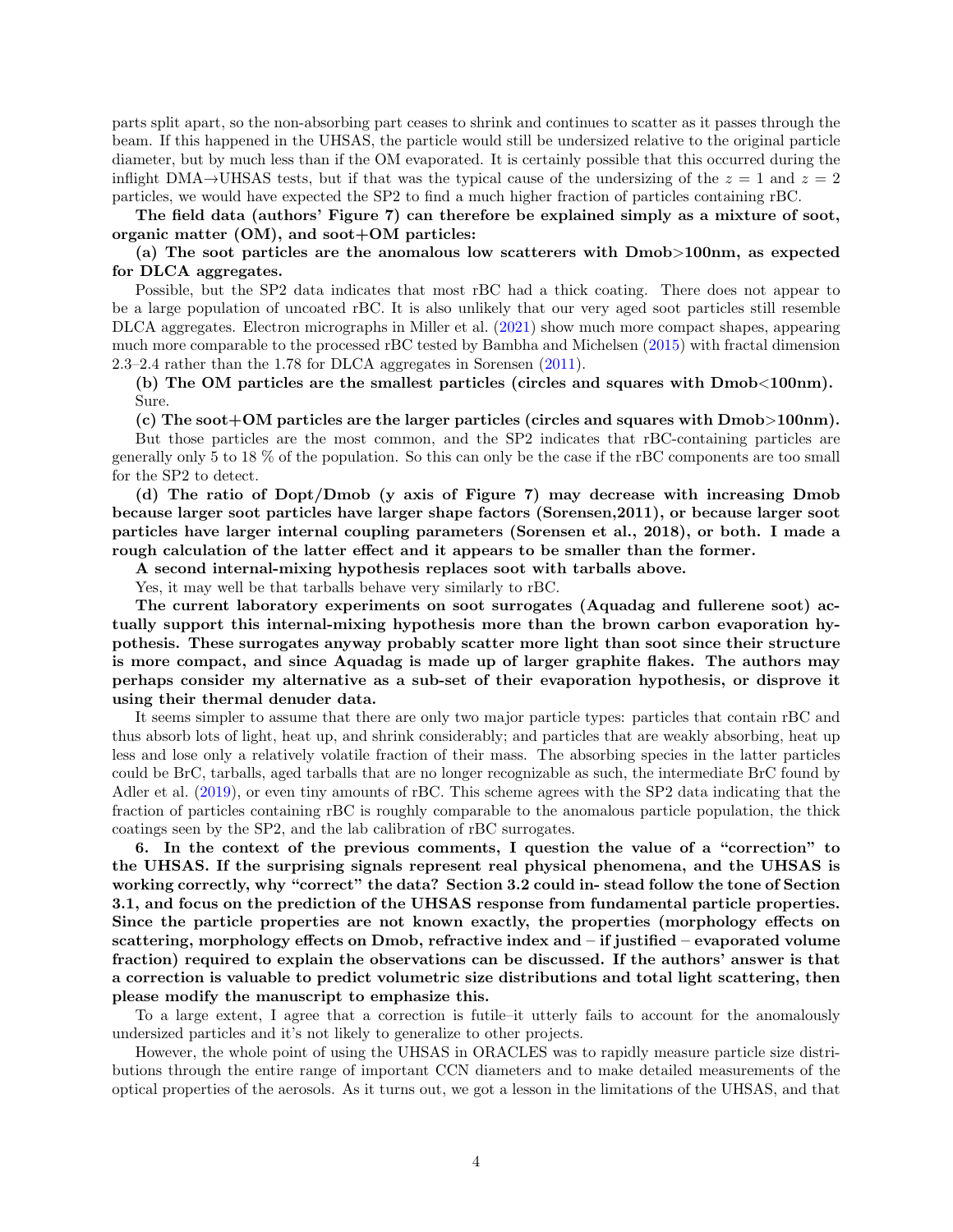became the theme of this paper. Nevertheless, we'd like to make the UHSAS data as useful as possible. We hope it's clear that the correction is not universally useful.

7. The manuscript has cited relevant SP2 work but there are a few points where the SP2 literature should be used to constrain the UHSAS predictions.

(a) The intensity of the SP2 laser has been reported as  $1.7E+05$  Wcm-2,  $6.5E+05$  W cm-2, and 4.05E+05 W cm-2 by Schwarz et al., 2006, Moteki and Kondo 2007, and Bambha and Michelsen 2015, respectively. Cai et al.  $(2008)$  reported the UHSAS laser intensity as  $5.1E+05$ W m-2. These are all similar to the  $5.1E+09$  W m-2 ( $5.1E+05$  W cm-2) reported here. The SP2 and UHSAS wavelengths are about the same. So, the behaviour of a given particle in the SP2 can be extrapolated to the UHSAS. (While thinking about this I consulted Figure 1 of Corbin and Gysel-Beer 2019, which shows the behaviour of various particle types in the SP2 laser.) Any particles which vapourize (or carbonize) in the SP2 must vapourize in the UHSAS. Therefore, Equation 1 and Figure 4 cannot be correct. The SP2 routinely observes soot particles down to about 80 nm from their incandescence at >3000 K, yet Equation 1 apparently predicts only 1000 K at steady state for 100 nm soot. Moreover, this size is an overestimation for aggregate particles like fullerene soot. The assumptions behind Equation 1 must be flawed, at least for non-spherical particles. Bambha and Michelsen (2015) performed more detailed calculations than Cai et al. (2008); probably too detailed for this manuscript. So it becomes even more important to perform UHSAS calibration experiments with DLCA soot.

Your argument is precisely correct. I hope we have sufficiently addressed it. (Except as noted above, while calibration with DLCA soot would be interesting, it is probably irrelevant for either the lab or the ORACLES aerosol.)

(b) Sedlacek et al. (2018) showed that nigrosin (brown carbon / tarball surrogate) absorbs the SP2 laser. Corbin and Gysel-Beer (2019) reported SP2 time-resolve scattering crosssections for the evaporation of tar brown carbon (TB) from heavy-fuel oil that was similar to Alexander et al. (2008)'s tarballs Their scattering cross-sections for TB actually look very similar to the "anomalous" particles reported here. In contrast, their scattering cross-sections for rBC actually show that the rBC evaporates before reaching the centre of the laser. So, how can the UHSAS see rBC? Presumably, the software uses the peak signal for all particles. This would correspond to the peak laser intensity for non-evaporating particles, but would occur before the peak for evaporating particles. This difference in incident laser intensity would result in an undersizing of evaporating particles, in addition to their actual change in volume.

(I have presumed that the software uses the peak signal because the SP2 would have to do the same if it did not have a "split" detector.) This is an important issue which will be implicitly addressed by the addition of soot particles in the calibrations.

Yes, the UHSAS has peak detectors only, not the fast data acquisition that allows the SP2 to actually trace the peaks. Therefore, if we have a particle that is a mixture of rBC and more volatile material, scattering would be double-humped, as in Laborde et al. [\(2012\)](#page-8-8) Fig. 1(c). But we have no way of knowing which peak the UHSAS detected. The same might well be true for tarballs, if coated with more volatile material. With BrC, presumably the heating would be less intense so there might only be one peak (unless the particles char and generate rBC, as nigrosin does in an SP2). So the odds are that any particle with significant absorption will be undersized, whether it is vaporizing sulfates, organic matter, tarballs, or rBC.

#### Minor comments

While reading the manuscript carefully a number of minor comments arose, which I list here.

1. I appreciated the original structure of the introduction, but please add a short goals

paragraph at the end.

Okay

Please also consider moving parts of Section 1.3 to Methods.

It makes sense to move the absorption calculations to Methods.

2. Please add an Appendix section where the prediction of nephelometer signals from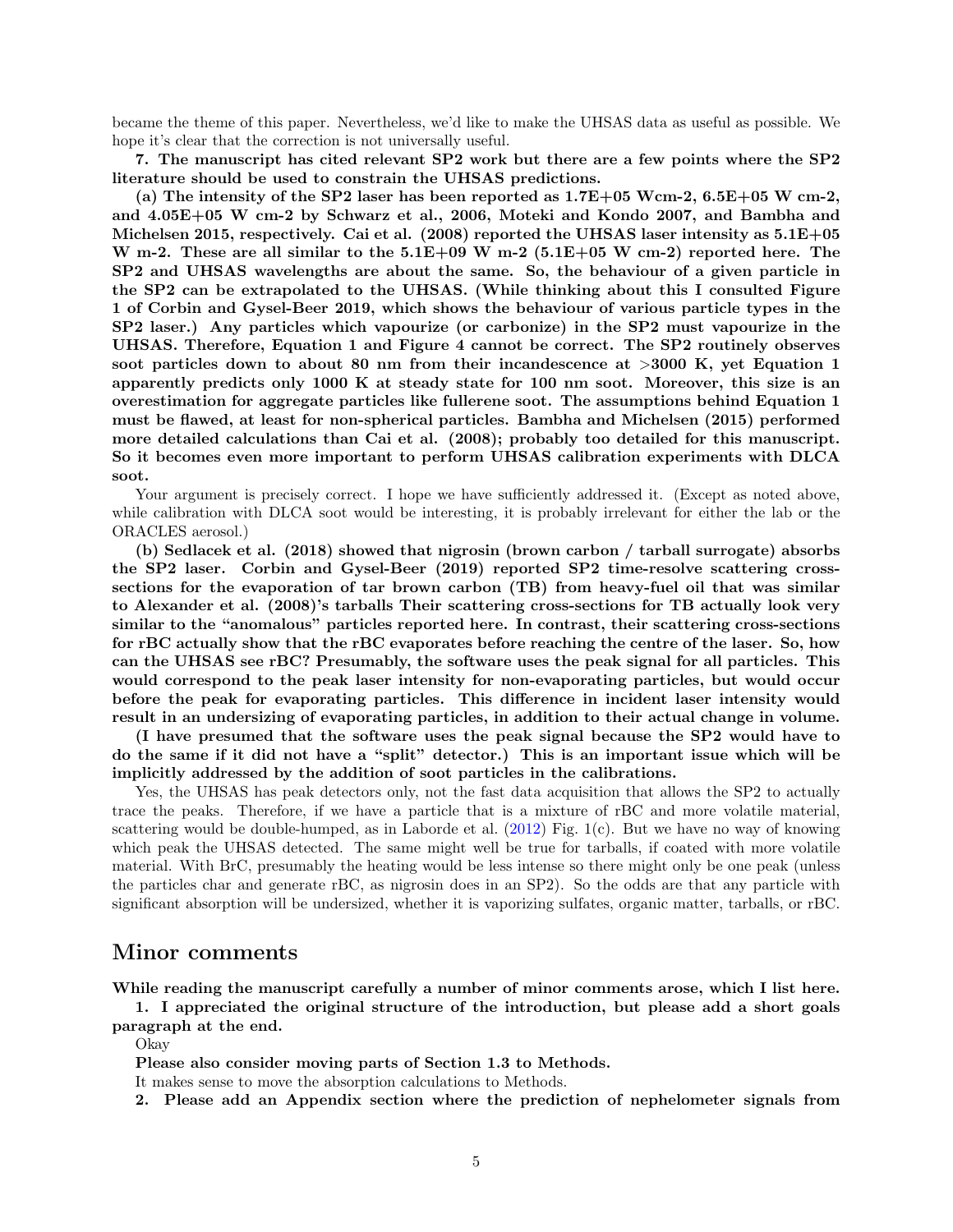UHSAS signals is explicitly described. I can imagine what was done but it should be spelt out.

Sure

3. In Section 1.2 of the introduction, the authors' use of light-absorbing carbon (LAC) terminology could be refined. The section should cite Petzold et al. (2013) in its first paragraph, which is a review of the topics discussed there.

I've changed the terminology to be consistent with Petzold et al. [\(2013\)](#page-8-9).

In the next paragraph, change boiling to incandescence (line 79) since rBC actually sublimates.

I've changed the wording.

Please reword the statement that BC is a hypothetical material that includes graphitic soot nanospheres and amorphous C, citing either the definitions given by Petzold et al. (2013), Bond and Bergstrom (2006). The word hypothetical suggests that soot is not of a consistent composition, which may mislead readers (Michelsen et al. 2020).

I agree that "hypothetical" is misleading, as it implies that BC is not real. I meant to convey the ambiguity in the definition of BC (as is mentioned by Petzold et al. [\(2013\)](#page-8-9)).

Michelsen et al. [\(2020\)](#page-8-10) is a nice summary, but appears to be focused largely on soot derived from hydrocarbons, not biomass burning. "soot" is defined as "carbonaceous particles formed during the incomplete combustion or pyrolysis of hydrocarbons", neglecting the carbohydrates and other organic material that dominate biomass. I'm sure the processes generating soot from open biomass fires are largely similar to laboratory combustion of hydrocarbons, but there may be some added complexity.

Please also reconsider the statement that quantitatively connecting the amount of carbon with the light absorption of LAC remains a challenge. The issue is not that connecting the two is challenging, but that the range of light-absorbing compounds formed by carbon is vast. These LAC compounds include BrC, black carbon, and amorphous carbon in tarballs (a recent summary is given in Corbin et al., 2019).

As you say, the atmosphere has a plethora of varieties of LAC, generally all mixed together. Each has different optical characteristics that are not necessarily well known and are affected by the mixing state. Instruments that actually measure C cannot unambiguously differentiate between types of LAC. Instruments that measure optical properties cannot tell us how much C is present. On top of that is the difficulty that sampling techniques tend to alter the environment around the particles, changing their physical and chemical properties. Petzold et al. [\(2013\)](#page-8-9) discuss the difficulty of reconciling chemical and optical measurements. There seem to be some challenges left!

When the authors mention amorphous C, are they referring to the degree of graphitization (Michelsen et al., 2020) of the sample? The term amorphous C is often used for a specific carbon material, rather than amorphous domains within soot. Please reword to clarify.

We do not know the precise chemical form of the ambient BC during ORACLES or even of the fullerene soot used in the lab tests. Michelsen et al. [\(2020\)](#page-8-10) advocate a very restrictive definition of amorphous carbon that may not qualify as BC and is rather at odds with the usage of the term in older literature (e.g the description of fullerene soot in Gysel, Laborde, et al. [2011\)](#page-8-11) that appears to include anything lacking longrange order, including glassy carbon, turbostratic carbon, polycrystalline carbon and perhaps carbon onions. Perhaps it will be useful in the future to refine the definitions that way.

4. Please add a short description of the UHSAS to Methods. How are particle focussed into the beam, at what flow rate, etc.

Done.

5. Please mention the particle counter after the DMA in Methods. Of course, a DMA by itself does not provide size distributions, so I assume a CPC was used. Similarly, at line 126, please clarify that it is not the DMA but the CPC which cannot tell the difference between charges (especially important since this work uses a UHSAS to tell the difference).

I've mentioned the CPCs and reworded the bit about doubly and triply charged particles somewhat.

6. Line 147 mentions an empirical correction to a valve – please clarify if this correction was applied to CPC, UHSAS, or both. Please consider adding a graph to the supplement and/or stating here the magnitude of the correction.

Clarified with the relevant equation and a slightly better explanation.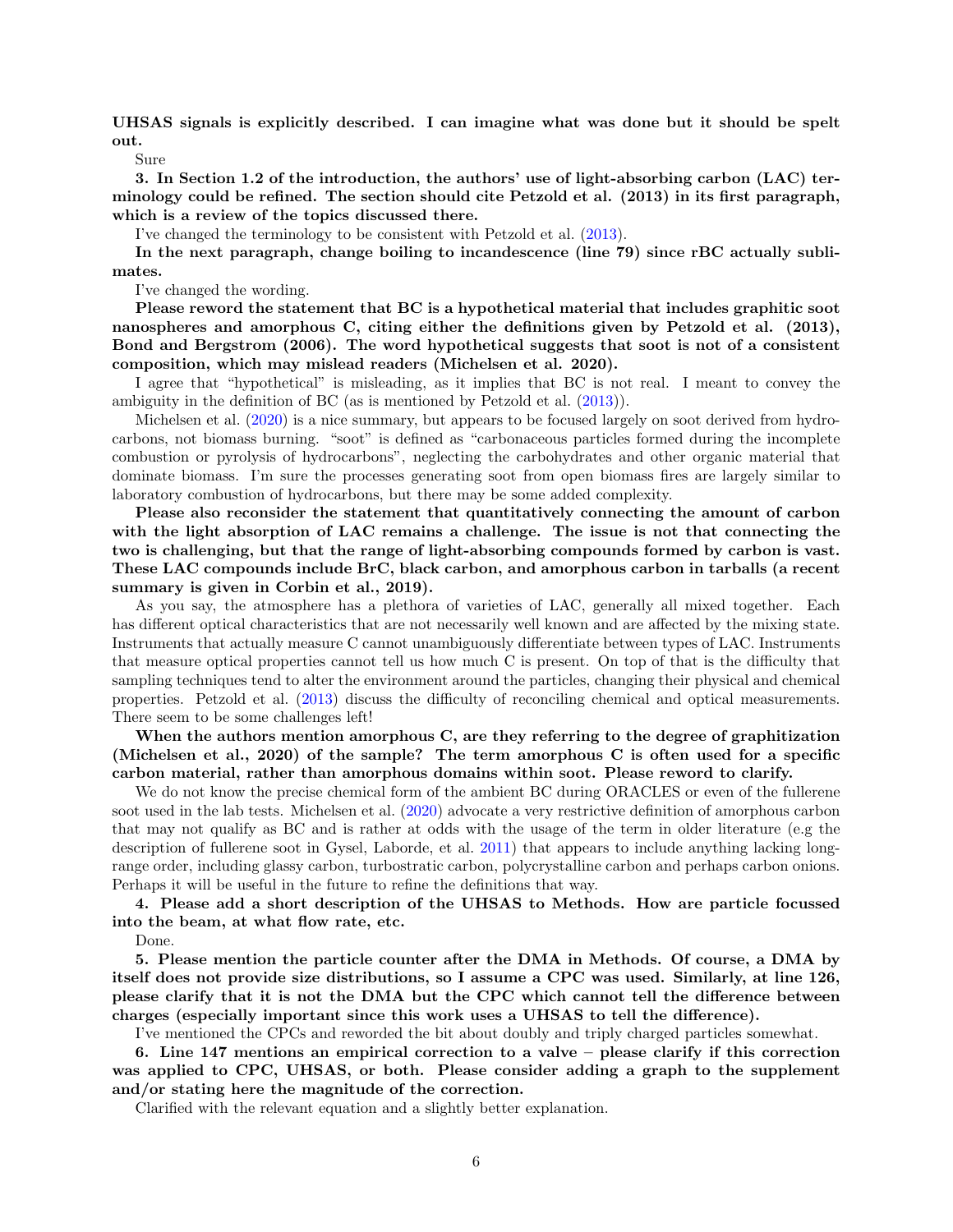7. Line 151 and surrounding, please mention what RH the sample would have had without desiccation or what the maximum dewpoint would have been (I assume it is very low given the altitude).

It varies, but I've included the range.

8. Line 161 please briefly mention the reason why the fraction is trivial, especially since the detector is missing from Figure 1. I am assuming that the reason is the small collection angle of the detector optics.

I wish I could be quantitative here! I do not actually know the dimensions of either the avalanche photodiode or the PIN photodiode, as I have not opened up the optical chamber and I have found no mention of the sizes in the UHSAS documentation or in scientific literature. The photodiodes are roughly 5 cm from the particle beam. If I assume they are 1 cm in diameter (an overestimate, I suspect), then they subtend a solid angle of 0.031 sr, which is less than 1.2 % of the 2.65 sr collected by the Mangin optics.

9. Figure 2 please change soot to ambient soot with a citation to Moteki et al (2010) in the legend. I originally misunderstood it as fullerene soot. Please also change graphite to graphite sphere (or similar) for clarity, since Aquadag is also graphite.

Figure 2 has changed in response to another review. I think it is clearer.

10. Line 180 please provide a citation for this description of fullerene soot. Please change to the RDG approximation here.

The soot description is now referenced. As mentioned, I used MSTM rather than RGD.

11. Line 191 "poor statistics"... how exactly was the statistical analysis done? Was the mode or median of the distributions used?

Neither, actually. We used the particle by particle mode of the UHSAS, which reports the peak mV for each individual particle detected. We bin the values, plot a histogram, and report the most frequently occurring bin. I suppose that's akin to a mode. Description added.

12. Line 192 please change "than expected" to "than predicted for equivalent spheres" or similar.

Changed, but to "scatter far less light than the calculations suggest".

13. Table 1, what is "amorphous C" here? I did not see this term used by Moteki et al. 2010. They did use the term "non-graphitic" to describe samples with a lower degree of graphitization. I suggest omitting this entirely as the optical properties of soot (one row above) will be similar. This comment relates to my general comment on LAC terminology above.

It is the fullerene soot, which is  $\geq 90\%$  "amorphous carbon" according to Gysel, Laborde, et al. [\(2011\)](#page-8-11). I think it is somewhat misleading to call it fullerene soot, because fullerenes are only a minor component and the major species controlling the optical properties ought to be emphasized. But I can see that it's clearer to use the name in common use.

14. Table 1, please indicate either how these values were extrapolated from measurements at other wavelengths, or the measurement wavelength if they were not.

We did no extrapolation except as already documented in the footnotes. All other values are either directly from the sources cited at wavelengths no more than a few tens of nanometers from 1054 or are interpolated from graphs in the sources cited. (Though it is not clear to me how Cai et al. [\(2008\)](#page-7-2) determined m for  $NH<sub>4</sub>NO<sub>3</sub>$ ; the sources cited there are not particularly close to 1054 nm. In any case, we have no calibration data using  $NH<sub>4</sub>NO<sub>3</sub>$  and no longer show it in the heating calculation figure, so it has been eliminated. )

15. Table 1, please change 'variable' to the values used in order to convey more precise information.

The whole point was that the effective refractive index changed with particle diameter. But, since I'm no longer using the Mie calculations for those materials, they are no longer in the table.

16. Line 124, I do not agree that Gysel et al. (2011) concluded that Aquadag particles are 13% unknown composition after denuding at 450 degrees C, and I do not see the statement in that work. These particles would be 100% rBC by definition, but may have a different SP2 response to other forms of rBC. In other words, this statement is illogical since the SP2 is calibrated to the total mass of denuded particles. Perhaps the authors are referring here to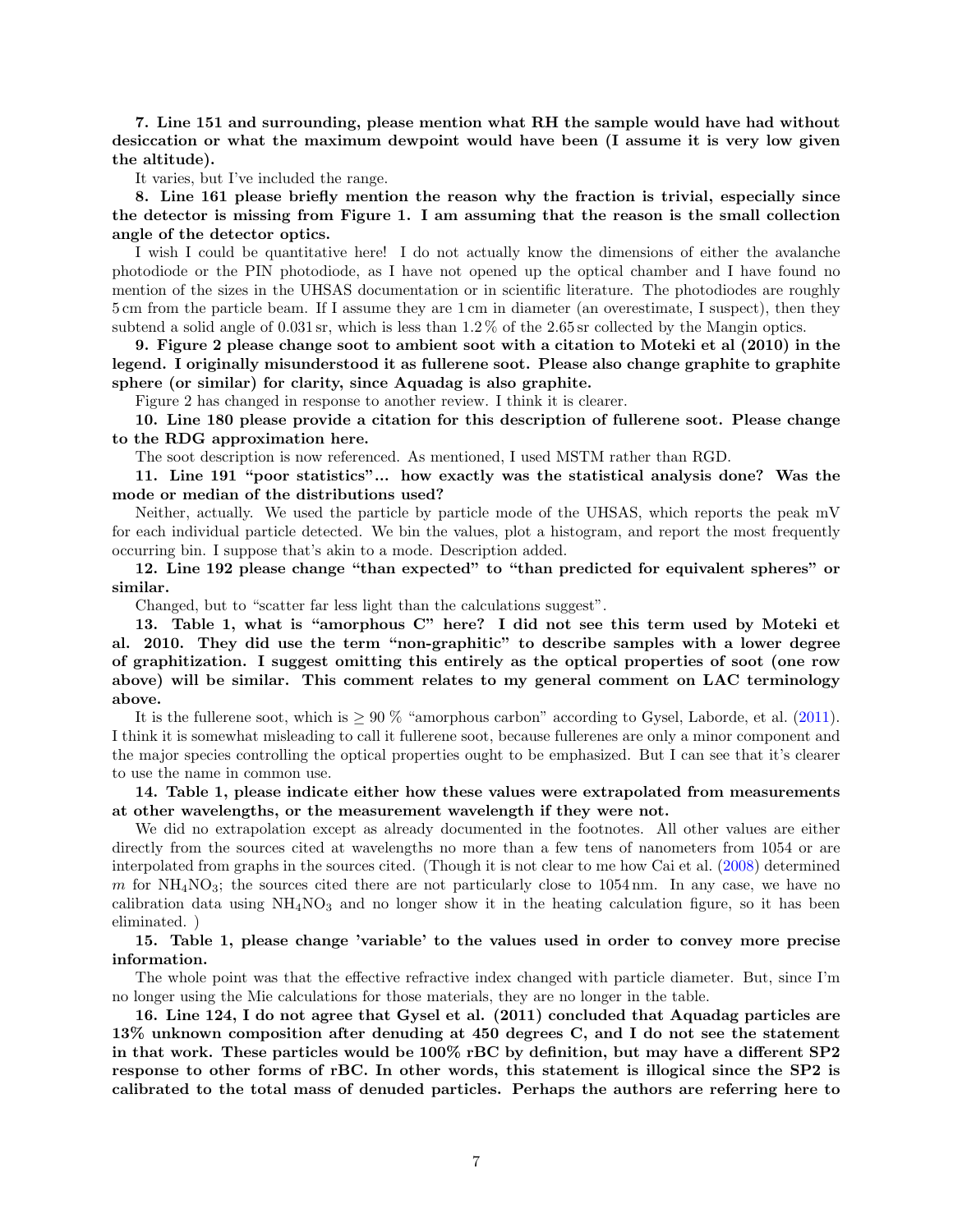#### the EC content of Aquadag; this excludes oxygen and other atoms, so is smaller than rBC mass.

Gysel, Laborde, et al. [\(2011\)](#page-8-11) state that

TC content accounts for ∼83 % of the total gravimetrically determined mass, and consequently EC makes up ∼76 % of the total mass. Tests with thermodenuding Aquadag particles at 400 °C before selecting them by mass resulted in ∼15 % higher SP2 signal amplitude per particle mass compared to non-thermodenuded Aquadag.

So an undenuded 10 fg particle would have 7.6 fg of EC. A particle that passed through the denuder and had a mass of 10 fg would had 15 % more EC, or 8.7 fg. That's 13 % of the mass unaccounted for. It does not cause problems with SP2 calibrations because it's accounted for in the effective density calculation.

17. Figure 6 should not show the extrapolation if the discussion describes it as "completely inappropriate", please harmonize.

Changed.

18. Line 250 please change "kernel function" to "transfer function" according to convention. "Kernel function" is hardly rare in the DMA literature (e.g. Gysel, McFiggans, et al. [2009;](#page-8-12) Talukdar and Swihart [2003\)](#page-8-13), but that's usually from an inversion perspective. I'll admit that "transfer function" is easier to understand.

19. Line 303 please report the wavelengths which the AAE was calculated from. Sure. It was 470 to 660 nm.

20. Throughout the manuscript, error bars were generally missing and not discussed, please add them or an overall comment.

Okay.

21. Line 204 please mention  $1/e2$  as the measure of beam diameter (if correct).

Okay.

22. Line 382 much lower temperatures than 400 C, are enough to evaporate most coatings. e.g. https://doi.org/10.1016/j.jhazmat.2011.12.061

Offhand, I'd agree that that's long been known. I cited Clarke [\(1991\)](#page-7-3) for sulfates and Ellis and Novakov [\(1982\)](#page-8-14) for organics vaporizing below 400 °C, but not there and I was not explicit. It's not actually obvious that Maruf Hossain et al. [\(2012\)](#page-8-15) established that for ORACLES aerosol. The fuel and the aging were far different, and the ORACLES plume had modified combustion efficiencies (MCEs)  $CO/(CO + CO<sub>2</sub>) > 0.97$ (article in preparation), indicating efficient flaming combustion (Collier et al., [2016\)](#page-8-16). Flaming combustion is where Maruf Hossain et al. [\(2012\)](#page-8-15) found that their maximum temperature (250 °C) only evaporated 20% of the volume of 0.116 µm particles.

It is amusing to note that another reviewer cited Adler et al. [\(2019\)](#page-7-1) to suggest exactly the opposite–that the coating might not be volatile at 400 °C. I hope the new discussion about this is clearer.

## References

- <span id="page-7-1"></span>Adler, G., N. L. Wagner, K. D. Lamb, K. M. Manfred, J. P. Schwarz, A. Franchin, A. M. Middlebrook, R. A. Washenfelder, C. C. Womack, R. J. Yokelson, and D. M. Murphy (2019). "Evidence in biomass burning smoke for a light-absorbing aerosol with properties intermediate between brown and black carbon". Aerosol Sci. Tech. 53.9, pp. 976–989. doi: [10.1080/02786826.2019.1617832](https://doi.org/10.1080/02786826.2019.1617832).
- <span id="page-7-0"></span>Bambha, R. P. and H. A. Michelsen (2015). "Effects of aggregate morphology and size on laser-induced incandescence and scattering from black carbon (mature soot)". J. Aerosol Sci. 88, pp. 159–181. DOI: [10.1016/j.jaerosci.2015.06.006](https://doi.org/10.1016/j.jaerosci.2015.06.006).
- <span id="page-7-2"></span>Cai, Y., D. C. Montague, W. Mooiweer-Bryan, and T. Deshler (2008). "Performance characteristics of the ultra high sensitivity aerosol spectrometer for particles between 55 and 800 nm: laboratory and field studies". J. Aerosol Sci. 39.9, pp. 759–769. DOI:  $10.1016/j$ . jaerosci. 2008.04.007.
- <span id="page-7-3"></span>Clarke, A. D. (1991). "A thermo-optic technique for in situ analysis of size-resolved aerosol physicochemistry". Atmos Environ. A-Gen. 25A.3/4, pp. 635-644. DOI: [10.1016/0960-1686\(91\)90061-B](https://doi.org/10.1016/0960-1686(91)90061-B).